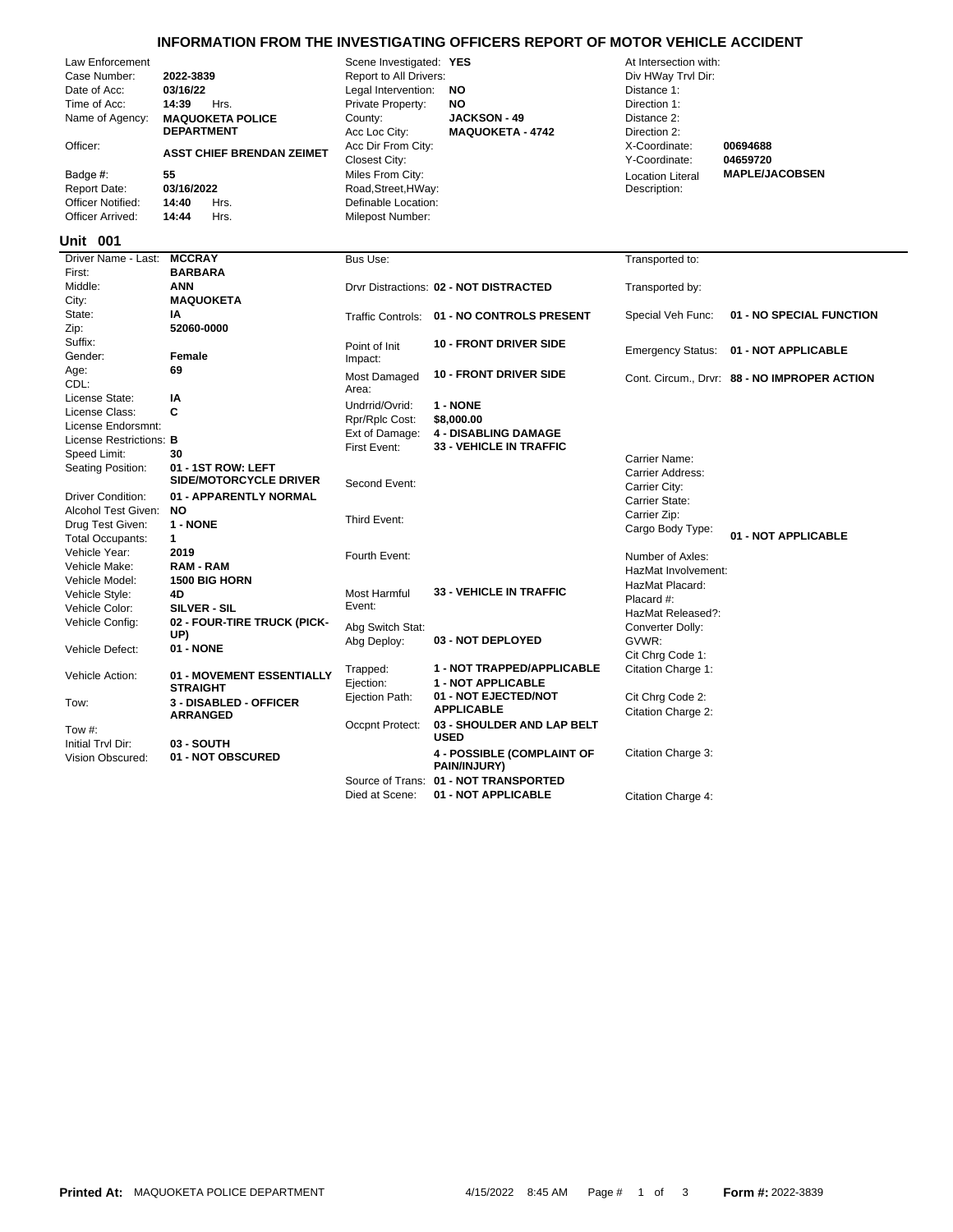## **002 Unit**

| UIIIL VU <i>l</i>           |                               |                     |                                        |                          |                                             |
|-----------------------------|-------------------------------|---------------------|----------------------------------------|--------------------------|---------------------------------------------|
| Driver Name - Last:         | <b>MILLER</b>                 | Bus Use:            | 02 - TRANSIT/COMMUTER                  | Transported to:          |                                             |
| First:                      | <b>GERALD</b>                 |                     |                                        |                          |                                             |
| Middle:                     | <b>DEAN</b>                   |                     | Drvr Distractions: 02 - NOT DISTRACTED | Transported by:          |                                             |
| City:                       | <b>MAQUOKETA</b>              |                     |                                        |                          |                                             |
| State:                      | ΙA                            |                     | Traffic Controls: 04 - STOP SIGNS      | Special Veh Func:        | 01 - NO SPECIAL FUNCTION                    |
| Zip:                        | 52060                         |                     |                                        |                          |                                             |
| Suffix:                     |                               | Point of Init       | <b>12 - FRONT MIDDLE</b>               |                          | 01 - NOT APPLICABLE                         |
| Gender:                     | Male                          | Impact:             |                                        | <b>Emergency Status:</b> |                                             |
| Age:                        | 69                            | <b>Most Damaged</b> | <b>12 - FRONT MIDDLE</b>               |                          | Cont. Circum., Drvr: 40 - FTYROW: FROM STOP |
| CDL:                        | <b>NO</b>                     | Area:               |                                        |                          | <b>SIGN</b>                                 |
| License State:              | IA                            | Undrrid/Ovrid:      | 1 - NONE                               |                          |                                             |
| License Class:              | C                             | Rpr/Rplc Cost:      | \$5,000.00                             |                          |                                             |
| License Endorsmnt: P - PASS |                               | Ext of Damage:      | <b>4 - DISABLING DAMAGE</b>            |                          |                                             |
| License Restrictions: B,L   |                               | First Event:        | <b>33 - VEHICLE IN TRAFFIC</b>         |                          |                                             |
| Speed Limit:                | 25                            |                     |                                        | Carrier Name:            |                                             |
| Seating Position:           | 01 - 1ST ROW: LEFT            |                     |                                        | <b>Carrier Address:</b>  |                                             |
|                             | <b>SIDE/MOTORCYCLE DRIVER</b> | Second Event:       |                                        | Carrier City:            |                                             |
| <b>Driver Condition:</b>    | 01 - APPARENTLY NORMAL        |                     |                                        | Carrier State:           |                                             |
| Alcohol Test Given:         | <b>NO</b>                     |                     |                                        | Carrier Zip:             |                                             |
| Drug Test Given:            | 1 - NONE                      | Third Event:        |                                        | Cargo Body Type:         |                                             |
| <b>Total Occupants:</b>     | 14                            |                     |                                        |                          | 20 - BUS                                    |
| Vehicle Year:               | 2017                          | Fourth Event:       |                                        | Number of Axles:         |                                             |
| Vehicle Make:               | <b>FORD - FORD</b>            |                     |                                        | HazMat Involvement:      |                                             |
| Vehicle Model:              | F450                          |                     |                                        | HazMat Placard:          |                                             |
| Vehicle Style:              | <b>BUS</b>                    | <b>Most Harmful</b> | <b>33 - VEHICLE IN TRAFFIC</b>         | Placard #:               |                                             |
| Vehicle Color:              | <b>WHITE - WHI</b>            | Event:              |                                        | HazMat Released?:        |                                             |
| Vehicle Config:             | 05 - PASSENGER VAN (SEATS 9   | Abg Switch Stat:    |                                        | Converter Dolly:         |                                             |
|                             | $-15)$                        | Abg Deploy:         | 03 - NOT DEPLOYED                      | GVWR:                    |                                             |
| Vehicle Defect:             | 01 - NONE                     |                     |                                        | Cit Chrg Code 1:         | 321.322(1)                                  |
|                             |                               | Trapped:            | 1 - NOT TRAPPED/APPLICABLE             | Citation Charge 1:       | FAIL TO OBEY STOP SIGN AND                  |
| Vehicle Action:             | 01 - MOVEMENT ESSENTIALLY     | Ejection:           | <b>1 - NOT APPLICABLE</b>              |                          | YIELD RIGHT OF WAY                          |
|                             | <b>STRAIGHT</b>               | Ejection Path:      | 01 - NOT EJECTED/NOT                   | Cit Chrg Code 2:         |                                             |
| Tow:                        | 3 - DISABLED - OFFICER        |                     | <b>APPLICABLE</b>                      | Citation Charge 2:       |                                             |
|                             | <b>ARRANGED</b>               | Occpnt Protect:     | 03 - SHOULDER AND LAP BELT             |                          |                                             |
| Tow #:                      |                               |                     | <b>USED</b>                            |                          |                                             |
| Initial Trvl Dir:           | 04 - WEST                     |                     |                                        | Citation Charge 3:       |                                             |
| Vision Obscured:            | 01 - NOT OBSCURED             |                     | 5 - UNINJURED                          |                          |                                             |
|                             |                               | Source of Trans:    | 01 - NOT TRANSPORTED                   |                          |                                             |
|                             |                               | Died at Scene:      | 01 - NOT APPLICABLE                    | Citation Charge 4:       |                                             |
|                             |                               |                     |                                        |                          |                                             |

## **Accident Environment**

| First Harmful Event Loc:   | 01 - ON ROADWAY                | <b>Roadway Characteristics</b> |                                                     |
|----------------------------|--------------------------------|--------------------------------|-----------------------------------------------------|
| Manner of Crash/Collision: | 05 - BROADSIDE (FRONT TO SIDE) | Environment:                   | 01 - NONE APPARENT                                  |
| <b>Light Conditions:</b>   | <b>1 - DAYLIGHT</b>            | Roadway:                       | 01 - NONE APPARENT                                  |
| <b>Weather Conditions:</b> | 01 - CLEAR                     |                                |                                                     |
|                            |                                | Type of Road Junc/Feat:        | <b>12 - FOUR-WAY INTERSECTION</b>                   |
| <b>Surface Conditions:</b> | $01 - DRY$                     |                                |                                                     |
|                            |                                | FRA No.:                       |                                                     |
|                            |                                | Horizontal Alignment:          |                                                     |
| Workzone Related:          | <b>NO</b>                      | <b>Vertical Alignment:</b>     |                                                     |
| Activity:                  |                                |                                |                                                     |
| Location:                  |                                |                                |                                                     |
| Type:                      |                                |                                | First Harmful Evt of Crash: 33 - VEHICLE IN TRAFFIC |
| <b>Workers Present:</b>    |                                |                                |                                                     |
|                            |                                |                                |                                                     |
| <b>Narrative</b>           |                                |                                |                                                     |

Unit 1 was southbound on Jacobsen. Unit 2 failed yield right of way from stop sign striking Unit 1